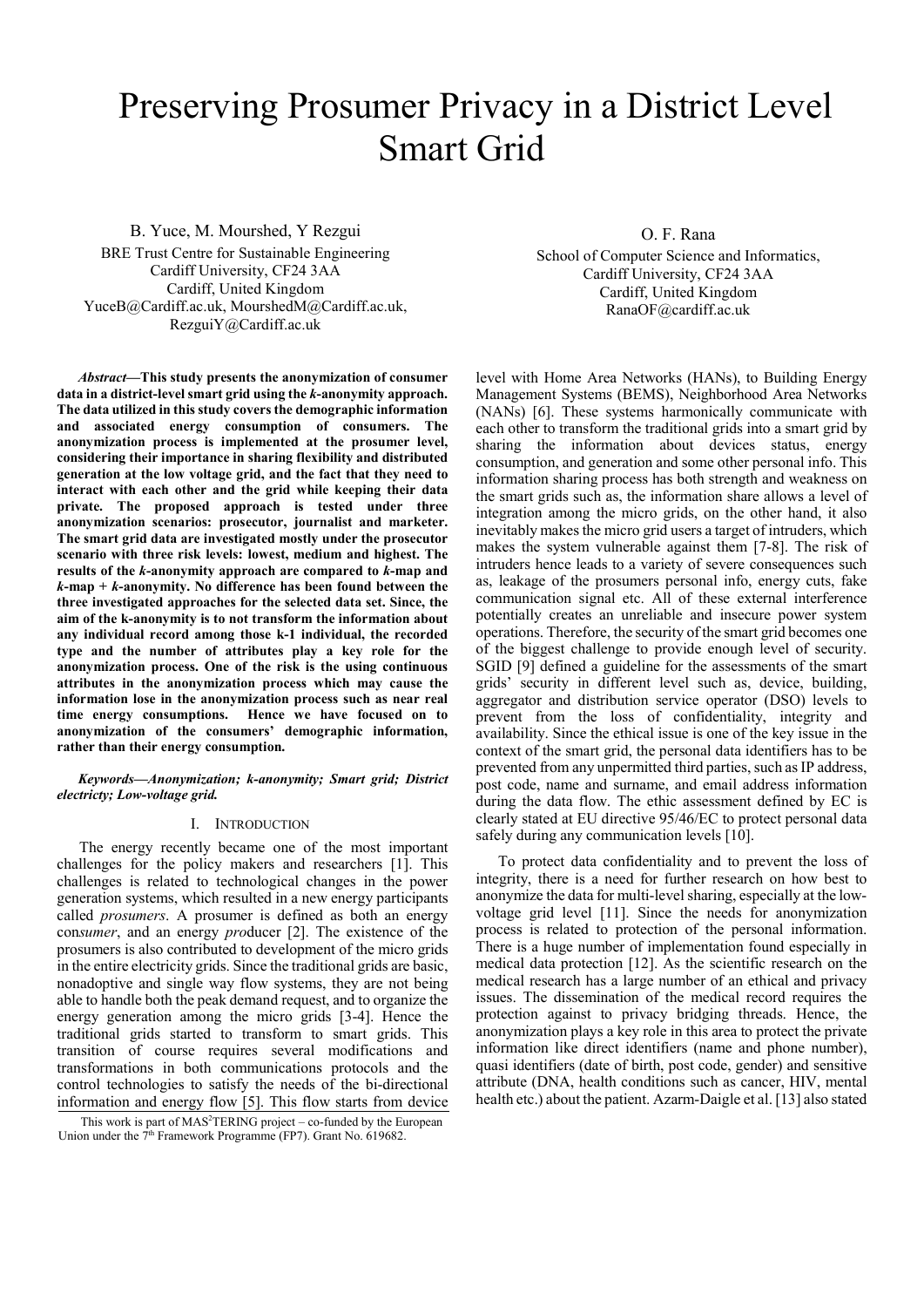that one of the major in the healthcare system occurs during the cross-organizational data sharing process. This process has to consider confidentially of the patient records. As the data regulation and law about the patient data and ownership of the data have to be considered well. Even if there is a requirement to share some information about the patient to satisfy the interoperability. The level of the shared information has to be defined well, and the rest of the information should be in an anonymized form. Recently the anonymization and privacy of the data called *k*-anonymity [14-17]. Further, Gokila and Ventkateswari [18] also highlighted that the publishing process is not only a problem of the medical it is an issue of organizational ethical and data protection issue. Hence, it has to be considered all ethical issues related to dissemination of any personal record.

Sweeney [15] has stated that one of the most robust data protection tool is the usage of *k*-anonymity method. The *k*anonymity tries to capture private tables (personal details) for reidentification. Further, the algorithm demands every tuple in the data record released be indistinguishable related to no fewer than k correspondents [19].

The re-identification process with k-anonymity is mostly driven by the type of data selected for this process. Hence, several cyber-attack scenarios can be considered to identify the re-identifications process. El Emam and Dankar [20] defined two possible intruders attack on the personal details of the prosecutors and journalist. Hence they used a k-anonymity using cross classification on the quasi identifiers of both person types to reduce the risk of the possible recognitions.

Schrittwieser et al. [21] proposed a *k*-anonymity based fingerprinting anonymization process for the medical health record. The proposed method creates a unique fingerprints of the data set for the partially anonymized data set. The main idea of the proposed approach is to generate the group of the data which has similar level of the anonymity.

Further Sun et al. [22] proposed an extended *k*-anonymity approach on sensitive attributes. The method is based on the adaptation of the *p* sensitive attributes in *k*-anonymity model. Since, the usage of the *p* sensitive attribute may not provide a secure anonymization. The sensitive data attributes can be reclustered into an adoptive number of the variables.

The new challenge of the anonymization process is now on the smart grid information both on the disseminated records and live information on the existing smart grid devices. Therefore, a k-anonymity based smart grid data anonymization process is presented in this study.

The paper is organized as following: the section two presents the anonymization techniques; the section three presents the *k*anonymity; the section four presents the proposed methodology and the section five present the preliminary testing and results; and finally the conclusion is presented in section six.

# II. BACKROUND

Anonymization is a type of sanitization process to prevent confidentiality, which transform the data set into an unidentified form. In general, there are two possible scenarios to utilize the anonymization process on them, which are called interactive

scenario condition and non-interactive scenario condition [15]. An interactive scenario condition is akin to the use of a statistical database. The non-interactive scenario condition covers the publishing data to run subsequent external queries. These two approaches are illustrated in the fig.1 [15].

The "Interactive Scenario" approach suggests that a user queries data that is kept on a server – and the data is not generally released to other parties. In this approach, the types of queries that can be submitted to the data can be controlled – which increases the potential privacy of the data. However, due to this limit, complex queries cannot be directly supported on the data, making it difficult to undertake more complex analysis and aggregation of data with other sources. This approach assumes that as new data becomes available, the data owner has the ability to control access to it, and to restrict/limit queries that can be submitted to previous versions of the data.

The "Non-Interactive Scenario" involves publishing the data externally – so users can run any queries they prefer whilst keeping the data locally. The benefit of this approach is that an external user can store the data locally and process it in any way desired. A key distinguishing characteristic of this approach is that once the data has been released, it is no longer within the control of the data owner. It is therefore necessary to ensure that enough information is removed from the released data to prevent any privacy breaches.

The choice of the approach determines how much data is "exposed" to external third parties and the complexity of queries that can be carried out on the data. Two general approaches to support anonymization include [18]:

(i) Randomization involves modifying the content of the data set;

(ii) Suppression involves removing values associated with particular attributes to limit possible disclosure.

The approach selection is dependent on needs of the anonymized data to be utilized for further analysis. Hence it affects the anonymization process. This is dues to not to lose the required data with anonymization process. Therefore, the application after anonymization process effects the selection of the anonymization method.



(b) The non-interactive scenario (also known as data publishing)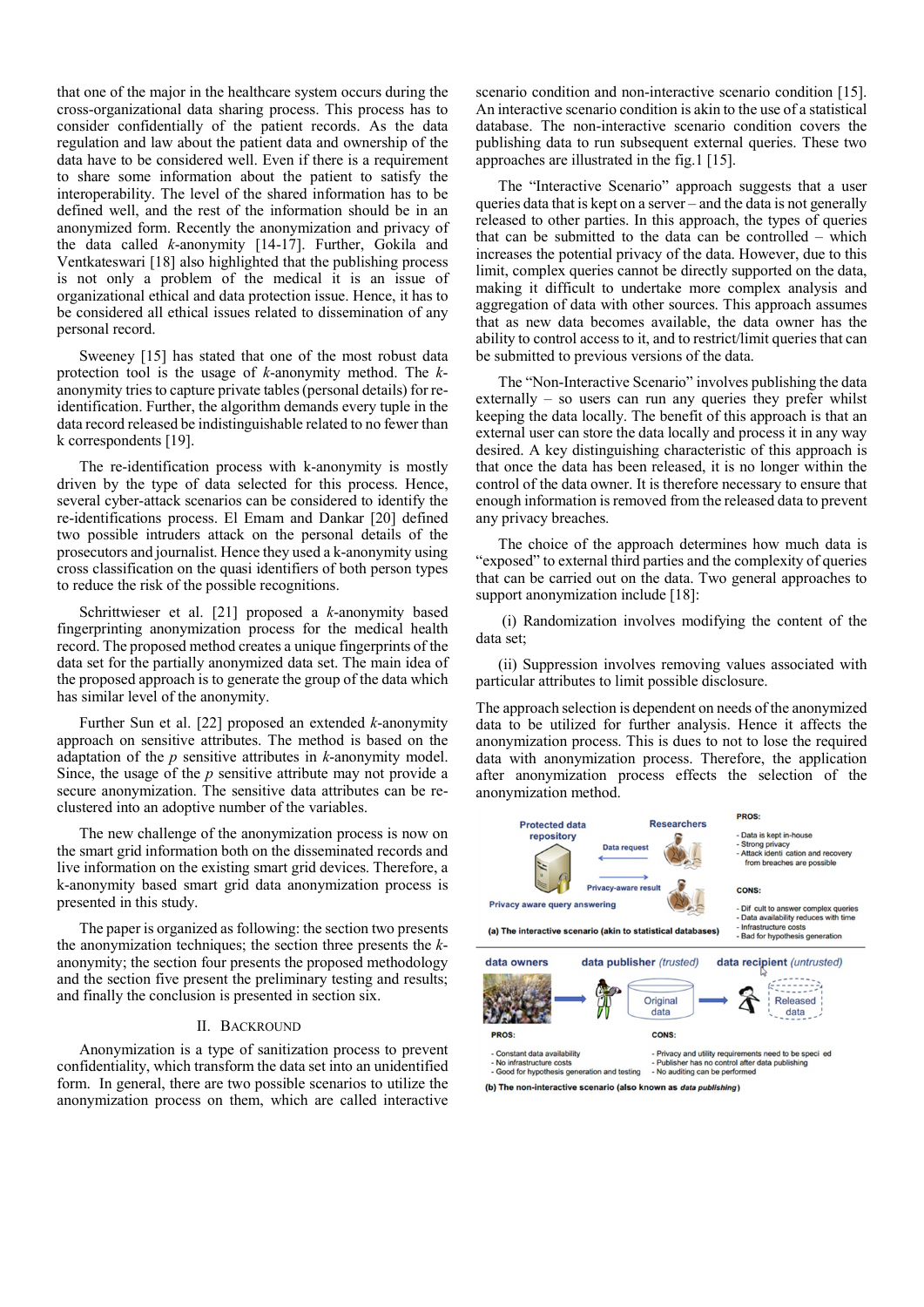Fig. 1. The possible scenario conditions to implement the anonymization process [15].

To support privacy, the following aspects of the data need to be considered:

- Direct identifiers: Attributes that can explicitly reidentify individuals, such as name, mailing address, phone number, other national IDs, and email address.
- Quasi-identifiers: Attributes which in combination can lead to identity disclosure, such as demographics (e.g., gender, date of birth, and zip code)
- Sensitive attributes: Attributes which individuals are not willing to be associated with (i.e. sensitive information that could reveal a particular condition about an individual)
- The choice of the algorithm used to support privacy needs to ensure that the following types of disclosers are prevented:
- Identity disclosure: An attacker can associate an individual with their record in a published dataset. This is often a key objective in many anonymization approaches.
- Membership disclosure: An attacker can infer with high probability that an individual's record is contained in the published data.
- Attribute disclosure: It occurs when an individual is associated with information about their sensitive attributes, i.e. an attacker is able to gain access to a value associate with such an attribute.

Several anonymization techniques exist in literature; e.g., *k*anonymity, *l-*diversity, *p*-closeness. However, the most popular privacy model for protecting customer demographics is *k*anonymity [14] and has therefore been adopted in this project.

 $k$ -anonymity requires each record in a dataset  $D$  to contain the same values in the set of Quasi-IDentifier attributes (QIDs) with at least  $k - 1$  other tuples in  $D$  [12]. Recall that quasiidentifiers are typically innocuous attributes that can be used in combination to link external data sources with the published dataset. Satisfying *k*-anonymity offers protection against identity disclosure, because it limits the probability of linking an individual to their record, based on QIDs, to  $k^{-1}$ . The parameter  $k$  controls the level of offered privacy and is set by data publishers.

Another privacy model that has been proposed for demographic data is *k*-map [12], which is similar to *k*-anonymity but considers that the data linking is performed based on larger datasets (called population tables), from which the published dataset has been derived. Thus, *k*-map is less restrictive than *k*anonymity, typically allowing the publishing of more detailed personal information, which helps data utility preservation. On the negative side, however, the *k*-map privacy model is weaker (in terms of offered privacy protection) than *k*-anonymity because it assumes that:

- The attackers do not know whether a record is included in the published dataset;
- Data publishers have access to the population table.

# III. METHODOLOGY

In this study, a *k*-anonymity based approach has been utilized in the scope of MAS2 TERING project which as district level smart grid electricity management and control project funded by European Commission Framework Project 7. The main idea of the anonymization process for the MAS<sup>2</sup>TERING project is to protect the prosumers' confidential information from intruders. The anonymization is utilized on the metered data supplied from Customer Energy Management System (CEMS) agents to the energy aggregator system to protect the prosumers demographics information. Both the interactive and non-interactive scenarios described above are supported by the behavior of the anonymization component of the aggregator agent. The rendered behavior provides database access and (restricted) query replies to anonymize data for non-trusted agents. The anonymization component of the aggregator exhibits three main activities:

- Managing communications the agent listens for incoming messages from clients. Some of the message types accepted include the specification of metrics for the anonymization privacy and utility and meter data. Additionally, the agent can respond immediately to restricted queries to data.
- Monitoring internal agent state the agent monitors its internal state manifested by several parameters such as the number of pending data set anonymization requests, typical performance of the anonymization loop and any time based default triggering, age of received meter readings that have not been added to the last anonymization output.
- Performing the anonymization using the current setting for protection and utility metrics a near optimum anonymized dataset is generated. The agent aims to reach the required level of protection while maintaining the parameters requested for utility.

The updates form meters are typically at 30 minute intervals consisting of accumulated electrical energy consumption and can be sent in real time or buffered and the anonymization transformation takes the order of seconds for a small dataset. Testing will be carried out with much larger datasets to assess performance. However, the generation of the anonymized database is typically asynchronous as mentioned above.

To fulfil the above operations for the project, several anonymization tool box have been investigated to select the most appropriate one. The primary protection model to be realized for the project is the *k*-anonymization which guarantees not to reveal any of the entity belongs to data set.

The following libraries that support *k*-anonymization were evaluated for the scope of project: ARX-Framework which is an open source framework supporting that provides an API for transforming data sets using generalization, suppression, aggregations among others [23], and UTD - anonymization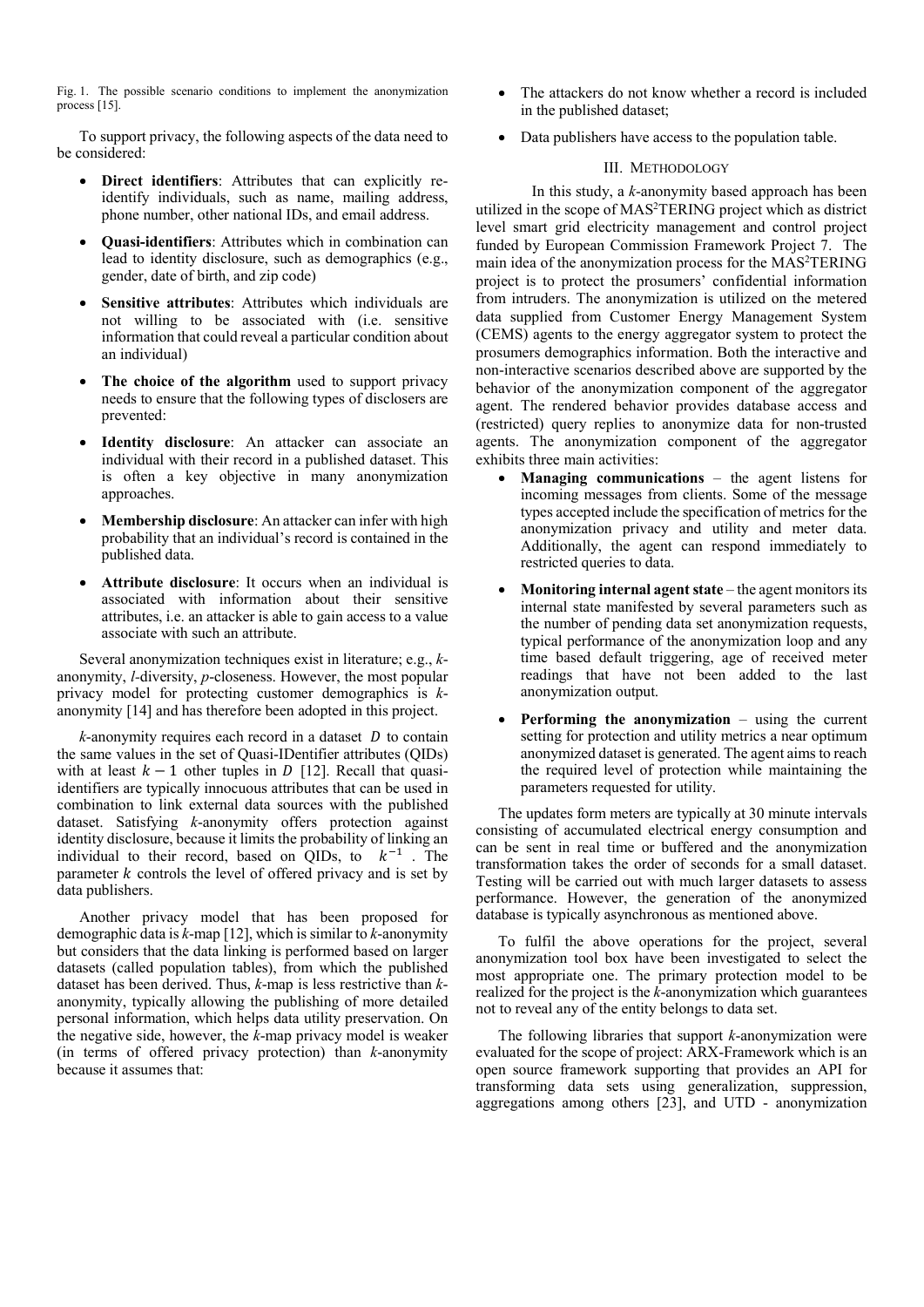toolbox, which is similarly an open source library provisions supporting a wide range of anonymization algorithms over several protection methods. Since, the ARX framework has defined workflows and more compete process support with the provisions of utility and re-identification, the ARX library was selected for use in MASTERING as an implementation engine. The workflow in ARX accommodates the need to achieve the balance between utility and the privacy level rendered and the processes can be iterative. The process begins with the specification of configuration including parameters such as (k-Anonymity) parameters and the generation of a generalization hierarchy. The anonymization process is then invoked followed by analysis of the solution to determine if the required privacy metrics have been met. An optimal transformation is considered to be the transformation that results in minimal information loss according to some metric. Analysis consists of examining the transformed data set to determine re-identification risks and the process can be repeated if the required parameters are not upheld. The transformation process generates a 'transformation lattice'. The main information for transformation node is a Boolean which states if the node is anonymous. The framework also offers the ability to retrieve statistics about the transformation [25]. Further, a comprehensive comparison of both ARX and UTD anonymization toolbox is also presented in table 1.

| TABLE I. Comparison of features of anonymization libraries. |  |  |
|-------------------------------------------------------------|--|--|
|                                                             |  |  |

| Library<br>Feature                        | <b>ARX Framework</b>                                                                                                  | UTD<br>Anonymization<br><b>Toolbox</b>                                                  |
|-------------------------------------------|-----------------------------------------------------------------------------------------------------------------------|-----------------------------------------------------------------------------------------|
| $\overline{K}$ -Anonymity                 | Plain k-anonymity                                                                                                     | datafly, Mondrian<br>Multi-dimensional<br>K-Anonymity                                   |
| <b>Additional Support</b>                 | $1$ -diversity, $\overline{t}$ -closeness,<br>delta disclosure privacy<br>and presence and well as<br>semantic models | Incognito,<br>Incognito with 1-<br>diversity, Incognito<br>with t-closeness,<br>Anatomy |
| <b>Utility Analysis</b>                   | Yes                                                                                                                   |                                                                                         |
| Re-identification<br><b>Risk Analysis</b> | <b>Yes</b>                                                                                                            |                                                                                         |
| Input                                     | File, database drivers,<br>Microsoft excel, object<br>based API                                                       | Unstructured<br>text<br>file                                                            |
| Output                                    | File, database drivers,<br>Microsoft excel, object<br>based API                                                       | Unstructured<br>text<br>file                                                            |
| Configuration                             | Object based<br>API.<br>configuration file                                                                            | Structured text file<br>XML. command<br>line options                                    |
| Activation                                | Object based API                                                                                                      | Command line                                                                            |
| Open source                               | $Yes - API$ and tool                                                                                                  | Yes - API                                                                               |
| Documentation                             | Good                                                                                                                  | Adequate                                                                                |
| Tools                                     | API, GUI,<br>Multi-<br>Platform anonymization<br>Tool                                                                 | <b>API</b>                                                                              |

### IV. EXPERIMENTS

To illustrate the performance of the proposed ARX based anonymization process on the smart grid, a sample personal data set is populated and merged with a smart grid energy consumption data due to the lack of full smart grid data set. This data set then is utilized in ARX toolkit using an API. However, the dataset has been loaded into the ARX graphic user tool for the purposes of reporting. Various output artefacts have been generated from the implemented test code or manually duplicated and imported into the user interface tool. Specifically, an abstraction hierarchy was generated for the input. That hierarchy is range-based for level 1 abstraction, and the ranges are fairly arbitrary, so is the level 2 abstraction. The test abstraction hierarchy and input data is shown in Figure 2.

The ARX Framework API provides a range of analysis facilities which will be used in the agent implementation to postprocess the personal info in the database to protect against any intruders attack. Further the ARX framework provides several metrics for analysis of re-identification of transformed data. The framework contains following risk models or scenarios for anonymization:

- Prosecutor scenario information about an individual is known to be contained in the dataset;
- Journalist scenario not known if a given individual's data is contained in the dataset; and
- Marketer scenario the objective is to re-identify a large proportion of individuals in the dataset rather than specific individuals.

According to three models the given data set analyzed and results are presented in Figure 3-4.

| Configure transformation |              |             | Explore results >v <sup>2</sup> Analyze/enhance utility   Analyze risk |                  |   |                     |             |                               |           |                                                |             |   |
|--------------------------|--------------|-------------|------------------------------------------------------------------------|------------------|---|---------------------|-------------|-------------------------------|-----------|------------------------------------------------|-------------|---|
| Input data               |              |             |                                                                        | $T = 0$          |   | Data transformation |             | Attribute metadata            |           |                                                |             | Ø |
| vost code                | o first name | o last name | · customer_id                                                          | <b>i</b> reading |   | Type:               |             | Quasi-identifying             |           | · Transformation: Generalization               |             | ۰ |
| 1                        | emily        | jackson     | 4                                                                      | 526              |   |                     |             |                               |           |                                                |             |   |
| $\overline{c}$           | mollie       | evans       | 5                                                                      | 45               |   | Minimum: All        |             |                               |           | · Maximum:                                     | All         | ٠ |
| $\overline{3}$           | jane         | dodds       | 10                                                                     | 145              |   |                     |             |                               |           |                                                |             | ۸ |
| 4                        | janette      | james       | $\overline{11}$                                                        | 478              |   | Level-0             |             | Level-1                       |           | Level-2                                        |             |   |
| 5                        | jim          | jackson     | 13                                                                     | 85               |   | 3587                |             | 2000-4000                     | typical   |                                                |             |   |
| 6                        | jason        | jade        | 14                                                                     | 522              |   | 3584                |             | 2000-4000                     | typical   |                                                |             |   |
| ŋ                        | anne         | lipcombe    | 16                                                                     | 511              |   | 2514                |             | 2000-4000                     | typical   |                                                |             |   |
| 8                        | emma         | evans       | 20                                                                     | 254              |   | 526                 |             | $0 - 1000$                    | very_low  |                                                |             |   |
| $\overline{9}$           | juilette     | james       | 12                                                                     | 1457             |   | 45                  |             | $0 - 1000$                    | very_low  |                                                |             |   |
| 10                       | jim          | black       | $\overline{21}$                                                        | 1254             |   | 7848                |             | 6000-10000                    | very_high |                                                |             |   |
| 11                       | jason        | brown       | 22                                                                     | 1657             |   | 6587                |             | 6000-10000                    | very_high |                                                |             |   |
| 12                       | charles      | white       | 23                                                                     | 1857             | É | 7452                |             | 6000-10000                    | very_high |                                                |             |   |
| 13                       | anne         | orange      | 24                                                                     | 2457             |   | 4558                |             | 4000-6000                     | hgh       |                                                |             |   |
| 14                       | henry        | green       | 25                                                                     | 1577             |   | 145                 |             | $0 - 1000$                    | very_low  |                                                |             |   |
| 15                       | john         | smith       | 1                                                                      | 3587             |   | 478                 |             | $0 - 1000$                    | very_low  |                                                |             |   |
| 16                       | jane         | smyth       | $\overline{2}$                                                         | 3584             |   | $\epsilon$          |             |                               |           |                                                |             |   |
| 17                       | james        | owne        | B                                                                      | 2514             |   |                     |             |                               |           |                                                |             |   |
| 18                       | paul         | jones       | 18                                                                     | 4578             |   | Privacy models      |             | Population                    |           |                                                | $+ - 1 - 9$ |   |
| 19                       | mike         | finch       | 9                                                                      | 4558             |   | Type                | Criterion   |                               |           | Attribute                                      |             |   |
| 20                       | paul         | blackmore   | 26                                                                     | 5158             |   | $\circledR$         | 3-Anonymity |                               |           |                                                |             |   |
| 21                       | john         | whitemore   | 27                                                                     | 4858             |   |                     |             |                               |           |                                                |             |   |
| 22                       | emma         | whitesmith  | 28                                                                     | 4958             |   |                     |             |                               |           |                                                |             |   |
| 23                       | hrnry        | blacksmith  | 29                                                                     | 4598             |   |                     |             |                               |           |                                                |             |   |
| 24                       | colin        | barns       | 6                                                                      | 7848             |   | General settings    |             |                               |           | Utility measure Attribute weights Coding model |             |   |
| 25                       | jason        | burns       | 7                                                                      | 6587             |   |                     |             |                               |           |                                                |             |   |
| 26                       | andy         | bloggs      | $\overline{8}$                                                         | 7452             |   | Suppression limit:  |             | 0%                            |           |                                                |             |   |
| 27                       | charles      | edwards     | 15                                                                     | 8245             |   |                     |             |                               |           |                                                |             |   |
| ł                        |              |             | m                                                                      |                  |   | Approximate:        |             | Assume practical monotonicity |           |                                                |             |   |

Fig. 2. The visualisation of the input test dataset in ARX toolbox.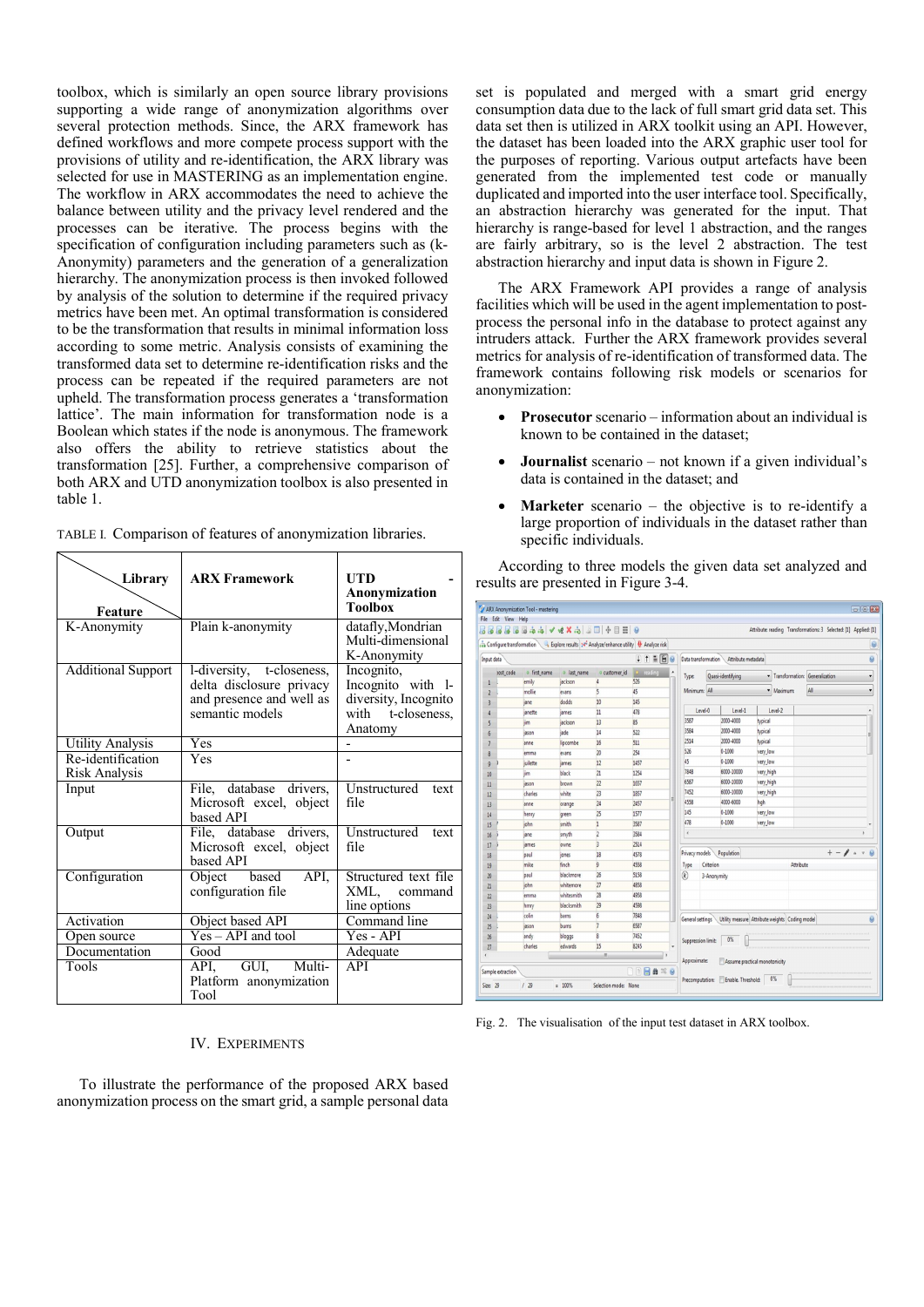| BBBBBB44 V X 4 5 5 8 4 5 8 9                                                                         |                        |                 |                                                                         |                                                                                                                    | Attribute: reading Transformations: 3 Selected: [1] Applied: [1]                                                                |                     |
|------------------------------------------------------------------------------------------------------|------------------------|-----------------|-------------------------------------------------------------------------|--------------------------------------------------------------------------------------------------------------------|---------------------------------------------------------------------------------------------------------------------------------|---------------------|
| Configure transformation Coplore results > $x^2$ Analyze/enhance utility U Analyze risk              |                        |                 |                                                                         |                                                                                                                    |                                                                                                                                 | $\overline{\omega}$ |
| Transformation                                                                                       | Anonymity              | Min. Info. Loss |                                                                         | Max. Info. Loss                                                                                                    |                                                                                                                                 |                     |
| $[1]$<br>[2]                                                                                         | ANONYMOUS<br>ANONYMOUS |                 | 0.18226600979999996 [18.2266%]<br>0.18226600979999996 (18.2266%)        | 0.18226600979999996 [18.2266%]<br>0.18226600979999996 (18.2266%)                                                   |                                                                                                                                 |                     |
|                                                                                                      |                        |                 |                                                                         |                                                                                                                    |                                                                                                                                 |                     |
| $\leftarrow$<br>+ Lattice <b>El List</b> El Tiles<br>Filter                                          | 30<br>ä                | Clipboard       | m                                                                       | Properties                                                                                                         |                                                                                                                                 | ٠<br>$\Omega$<br>a  |
|                                                                                                      |                        | Transformation  | 01100<br>Comment                                                        |                                                                                                                    |                                                                                                                                 |                     |
| $\circ$<br>$\mathbf{1}$<br>$\overline{2}$<br>ab.<br>reading X<br><b>V</b> Anonymous<br>Non-anonymous | Unknown                | $[1]$<br>[2]    | Optimum in category generalization<br>Rank 2 in category generalization | Property<br>Anonymous<br>Min. info. loss<br>Max. info. loss<br><b>Successors</b><br>Predecessors<br>Transformation | Value<br>ANONYMOUS<br>0.18226600979999996 [18.2266%]<br>0.18226600979999996 [18.2266%]<br>$\mathbf{1}$<br>$\overline{1}$<br>[1] |                     |

Fig. 3. The sample summary results from ARX user interface.



| --          |      |            |                 |           |
|-------------|------|------------|-----------------|-----------|
| age         | Date | Age        | Attribute value | 100%      |
| first name  | Name | First name | Attribute name  | firstname |
| first_name  | Name | First name | Attribute value | 88,88889% |
| first_name  | Name | Last name  | Attribute value | 77.77778% |
| last name   | Name | Last name  | Attribute name  | last name |
| last name   | Name | Last name  | Attribute value | 80%       |
| customer id | Date | Age        | Attribute value | 100%      |

Fig. 4. Analysis metrics for the transformed dataset using K-Anonymization where  $k = 3$ .

TABLE II. COMPARISON OF ANONYMIZATION APPROACHES – RESULT **METRICS** 

| <b>Risk Level</b>                        | <i>k</i> -anonymity | k-map | $k$ -anonymity +<br>$k$ -map |
|------------------------------------------|---------------------|-------|------------------------------|
| <b>Lowest Prosecutor Risk</b>            | 12.5                | 12.5  | 12.5                         |
| Record Affected by the<br>Lowest Risk    | 27.6                | 27.6  | 27.6                         |
| Average Prosecutor Risk                  | 17.24               | 17.24 | 17.24                        |
| <b>Highest Prosecutor Risk</b>           | 25                  | 25    | 25                           |
| Affected<br>Record<br>bv<br>Highest Risk | 13.8                | 13.8  | 13.8                         |
| <b>Information Loss</b>                  | 18.2                | 18.2  | 18.2                         |

The smart grid data is most likely similar to the prosecutor scenario, where the personal identification should be anonymized with highest level of the conditions. Based on the results found with prosecutor scenario is included in the Table 2 to illustrate the anonymization risk using three anonymization approach; *k*-anonymity, *k*-map and *k*-anonymity + *k*-map.

The ARX toolkit uses a number of *data quality* measures associated with the anonymization process – and influenced by the amount of information loss associated with each attribute in the dataset. Hence, utility measures may either be based on equivalence classes (called single-dimensional) or based on the individual information loss of each attribute (called multidimensional). Several quality metrics have been proposed in literature, their aim in one way or another is to minimize the amount of information loss resulting from the generalization and suppression operations that are applied to produce the transformed dataset. According to table 2, all three techniques performed the same, and the information loss under this scenario is about 18.2%. The intruders attach risk is lower when the highest prosecutor scenario performed (25%). Further there is no differences between *k*-anonymity approach and other existing approaches in all possible cases

## V. DISCUSSION AND CONCLUSION

This study presents an anonymization application on the smart grid data in the scope of the MAS<sup>2</sup>TERING project. Since the personal data protection became one of the most important issue for the EU states, EC issued a legislation rule regarding to any information, which provides the identification information about individuals, should be anonymized [26]. They also stated this anonymization can be addressed via k-anonymity, noise addition, permutation, differential, privacy, aggregation, ldiversity and t-closeness. As discussed in this paper, the kanonymity based anonymization approach is the most fundamental and popular ones. Hence, a k-anonymity based anonymization approach is utilized on ARX framework via API.

The data set is observed under three possible scenarios as prosecutor, journalist and marketer conditions. The analysis is carried out under prosecutor scenario conditions which means the information about an individual is known to be contained in the dataset. According to the prosecutor scenario conditions, three anonymization algorithms are considered under three level of risk as low, medium and high risks. The lowest risk is found as 12.5% for all anonymization techniques (*k*-anonymity, *k*-map and  $k$ -anonymity  $+k$ -map).

The information lost under this scenario is found about 18.2% in all algorithms.

Since the anonymization process is a legal process in the light of directive 95/46/EC and other EU legal instruments, to anonymize the personal data in order to irreversibly prevent identification of personal information, there is no a standardization level to identify the level of the anonymization process [27]. In the proposed approach, the solution is implemented on smart grid. However it is applicable to implement on other industries areas too to prevent the personal information with some simple adaptation adjustments on the quasi identifiers and standardization of the anonymization levels